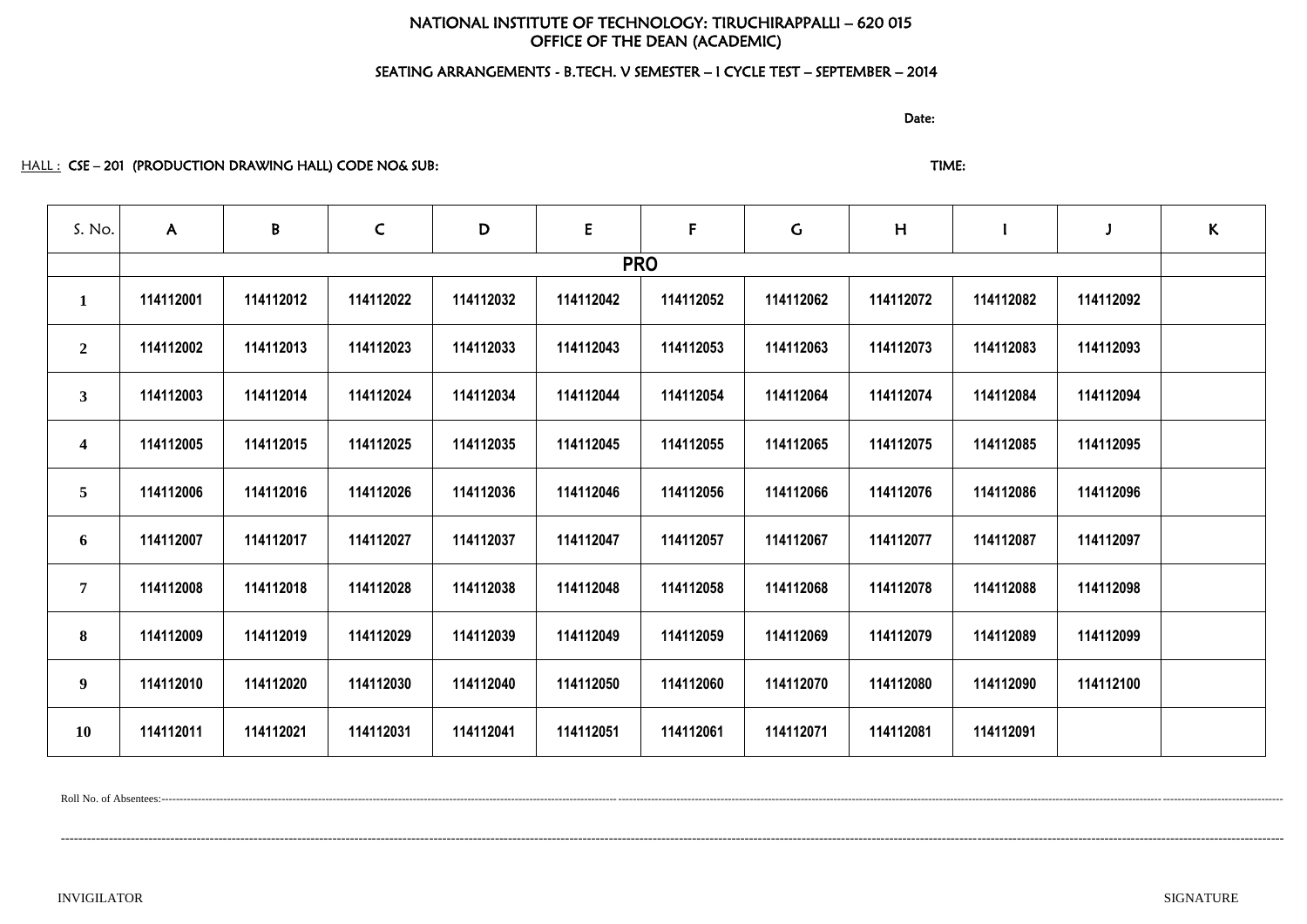# NATIONAL INSTITUTE OF TECHNOLOGY: TIRUCHIRAPPALLI – 620 015 OFFICE OF THE DEAN (ACADEMIC) SEATING ARRANGEMENTS - B.TECH. V SEMESTER – I CYCLE TEST – SEPTEMBER – 2014

HALL : CSE – 301 CODE NO& SUB: TIME:

discussion of the contract of the contract of the Date: the Contract of the Contract of the Contract of the Co

| S. No                   | A         | $\pmb B$  | $\mathsf{C}$ | D         | E            | $\mathsf{F}$ | $\mathsf C$ | H         |  | $\mathsf{K}$ |           | M         | $\mathsf{N}$ | $\mathbf O$ |
|-------------------------|-----------|-----------|--------------|-----------|--------------|--------------|-------------|-----------|--|--------------|-----------|-----------|--------------|-------------|
|                         |           |           |              |           | <b>CIVIL</b> |              |             |           |  |              |           |           |              |             |
|                         | 103112001 | 103112016 | 103112030    | 103112045 | 103112059    | 103112073    | 103112087   | 103112102 |  | 102112001    | 102112016 | 102112030 | 102112044    | 102112059   |
| $\overline{2}$          | 103112002 | 103112017 | 103112031    | 103112046 | 103112060    | 103112074    | 103112088   | 103112103 |  | 102112002    | 102112017 | 102112031 | 102112045    | 102112060   |
| $\overline{\mathbf{3}}$ | 103112003 | 103112018 | 103112033    | 103112047 | 103112061    | 103112075    | 103112089   | 103112104 |  | 102112003    | 102112018 | 102112032 | 102112046    | 102112061   |
| $\overline{\mathbf{4}}$ | 103112005 | 103112019 | 103112034    | 103112048 | 103112062    | 103112076    | 103112090   | 103112105 |  | 102112004    | 102112019 | 102112033 | 102112047    | 102112062   |
| 5                       | 103112006 | 103112020 | 103112035    | 103112049 | 103112063    | 103112077    | 103112092   | 103112106 |  | 102112005    | 102112020 | 102112034 | 102112048    | 102112063   |
| 6                       | 103112007 | 103112021 | 103112036    | 103112050 | 103112064    | 103112078    | 103112093   |           |  | 102112006    | 102112021 | 102112035 | 102112049    | 102112064   |
| $\overline{7}$          | 103112008 | 103112022 | 103112037    | 103112051 | 103112065    | 103112079    | 103112094   |           |  | 102112007    | 102112022 | 102112036 | 102112050    | 102112065   |
| 8                       | 103112009 | 103112023 | 103112038    | 103112052 | 103112066    | 103112080    | 103112095   |           |  | 102112008    | 102112023 | 102112037 | 102112051    | 102112066   |
| 9                       | 103112010 | 103112024 | 103112039    | 103112053 | 103112067    | 103112081    | 103112096   |           |  | 102112010    | 102112024 | 102112038 | 102112052    | 102112067   |
| <b>10</b>               | 103112011 | 103112025 | 103112040    | 103112054 | 103112068    | 103112082    | 103112097   |           |  | 102112011    | 102112025 | 102112039 | 102112053    | 102112068   |
| 11                      | 103112012 | 103112026 | 103112041    | 103112055 | 103112069    | 103112083    | 103112098   |           |  | 102112012    | 102112026 | 102112040 | 102112055    | 102112069   |
| 12                      | 103112013 | 103112027 | 103112042    | 103112056 | 103112070    | 103112084    | 103112099   |           |  | 102112013    | 102112027 | 102112041 | 102112056    | 102112070   |
| 13                      | 103112014 | 103112028 | 103112043    | 103112057 | 103112071    | 103112085    | 103112100   |           |  | 102112014    | 102112028 | 102112042 | 102112057    |             |
| 14                      | 103112015 | 103112029 | 103112044    | 103112058 | 103112072    | 103112086    | 103112101   |           |  | 102112015    | 102112029 | 102112043 | 102112058    |             |

Roll No. of Absentees:---------------------------------------------------------------------------------------------------------------------------------------------------------------------------------------------------------------------------------------------------------------------------------------------------------------------

----------------------------------------------------------------------------------------------------------------------------------------------------------------------------------------------------------------------------------------------------------------------------------------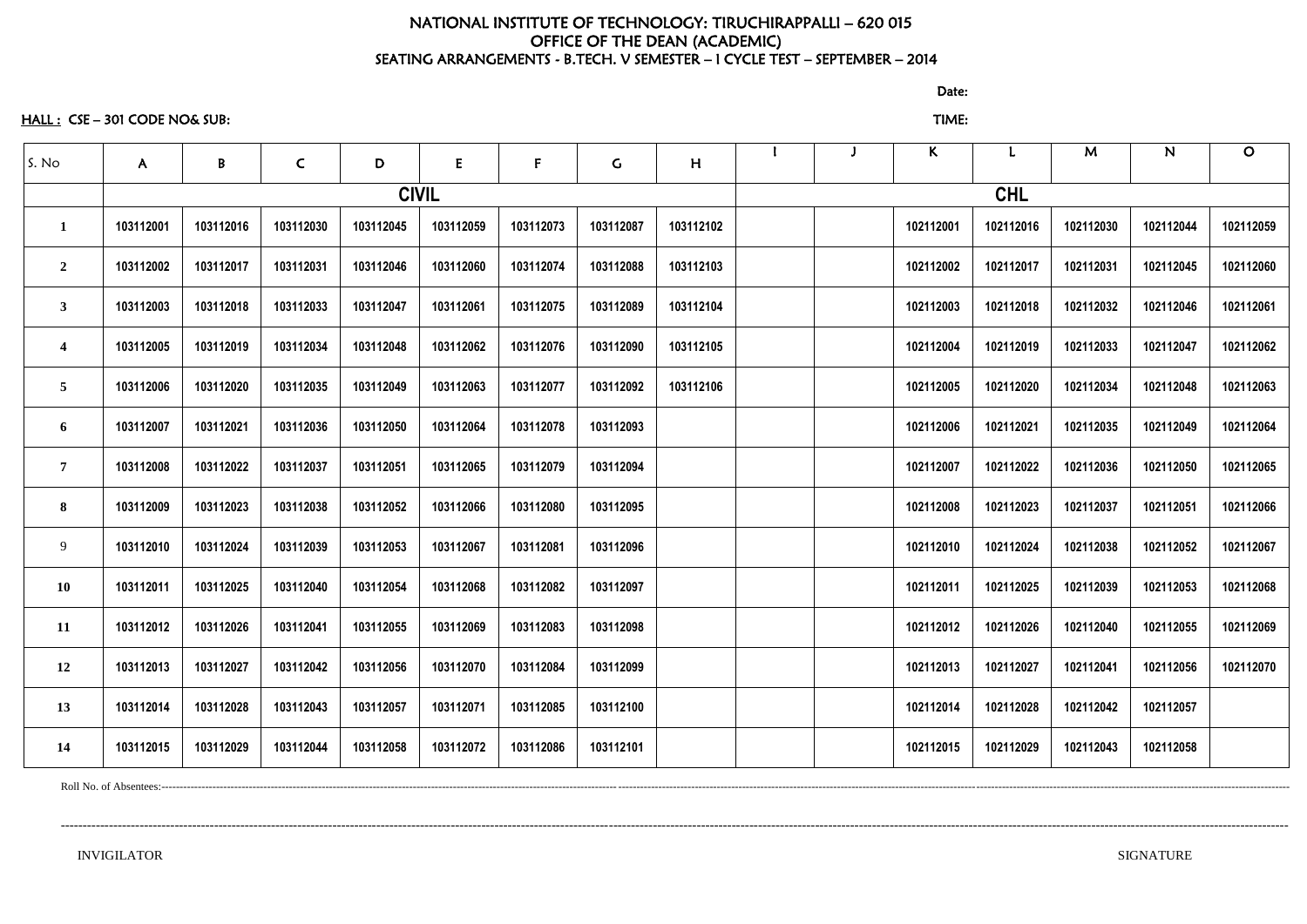# NATIONAL INSTITUTE OF TECHNOLOGY: TIRUCHIRAPPALLI – 620 015 OFFICE OF THE DEAN (ACADEMIC) SEATING ARRANGEMENTS - B.TECH. V SEMESTER – I CYCLE TEST – SEPTEMBER – 2014

discussion of the contract of the contract of the Date:

HALL : CSE – 301 CODE NO& SUB: TIME:

| S. No                   | $\mathsf{A}$ | B         | $\mathsf{C}$ | D         | E          | $\mathsf{F}$ | G         | H         |  | $\mathsf K$ |           | M          | N         | $\mathbf{O}$ |
|-------------------------|--------------|-----------|--------------|-----------|------------|--------------|-----------|-----------|--|-------------|-----------|------------|-----------|--------------|
|                         |              |           |              |           | <b>ECE</b> |              |           |           |  |             |           | <b>MME</b> |           |              |
| $\mathbf 1$             | 108112001    | 108112016 | 108112030    | 108112045 | 108112060  | 108112074    | 108112088 | 108112102 |  | 112112001   | 112112015 | 112112029  | 112112043 | 112112057    |
| $\overline{2}$          | 108112002    | 108112017 | 108112031    | 108112047 | 108112061  | 108112075    | 108112089 | 108112103 |  | 112112002   | 112112016 | 112112030  | 112112044 | 112112058    |
| $\mathbf{3}$            | 108112003    | 108112018 | 108112032    | 108112048 | 108112062  | 108112076    | 108112090 | 108112104 |  | 112112003   | 112112017 | 112112031  | 112112045 | 112112059    |
| $\overline{\mathbf{4}}$ | 108112004    | 108112019 | 108112033    | 108112049 | 108112063  | 108112077    | 108112091 | 108112105 |  | 112112004   | 112112018 | 112112032  | 112112046 | 112112060    |
| $\overline{5}$          | 108112005    | 108112020 | 108112034    | 108112050 | 108112064  | 108112078    | 108112092 | 108112106 |  | 112112005   | 112112019 | 112112033  | 112112047 |              |
| 6                       | 108112006    | 108112021 | 108112035    | 108112051 | 108112065  | 108112079    | 108112093 | 108112107 |  | 112112006   | 112112020 | 112112034  | 112112048 |              |
| $\overline{7}$          | 108112007    | 108112022 | 108112036    | 108112052 | 108112066  | 108112080    | 108112094 |           |  | 112112007   | 112112021 | 112112035  | 112112049 |              |
| 8                       | 108112008    | 108112023 | 108112037    | 108112053 | 108112067  | 108112081    | 108112095 |           |  | 112112008   | 112112022 | 112112036  | 112112050 |              |
| 9                       | 108112010    | 108112024 | 108112038    | 108112054 | 108112068  | 108112082    | 108112096 |           |  | 112112009   | 112112023 | 112112037  | 112112051 |              |
| 10                      | 108112011    | 108112025 | 108112039    | 108112055 | 108112069  | 108112083    | 108112097 |           |  | 112112010   | 112112024 | 112112038  | 112112052 |              |
| 11                      | 108112012    | 108112026 | 108112040    | 108112056 | 108112070  | 108112084    | 108112098 |           |  | 112112011   | 112112025 | 112112039  | 112112053 |              |
| 12                      | 108112013    | 108112027 | 108112041    | 108112057 | 108112071  | 108112085    | 108112099 |           |  | 112112012   | 112112026 | 112112040  | 112112054 |              |
| 13                      | 108112014    | 108112028 | 108112042    | 108112058 | 108112072  | 108112086    | 108112100 |           |  | 112112013   | 112112027 | 112112041  | 112112055 |              |
| 14                      | 108112015    | 108112029 | 108112044    | 108112059 | 108112073  | 108112087    | 108112101 |           |  | 112112014   | 112112028 | 112112042  | 112112056 |              |

Roll No. of Absentees:--------------------------------------------------------------------------------------------------------------------------------------------------------------------------------------------------------------------------------------------------------------------------------------------------------------------

--------------------------------------------------------------------------------------------------------------------------------------------------------------------------------------------------------------------------------------------------------------------------------------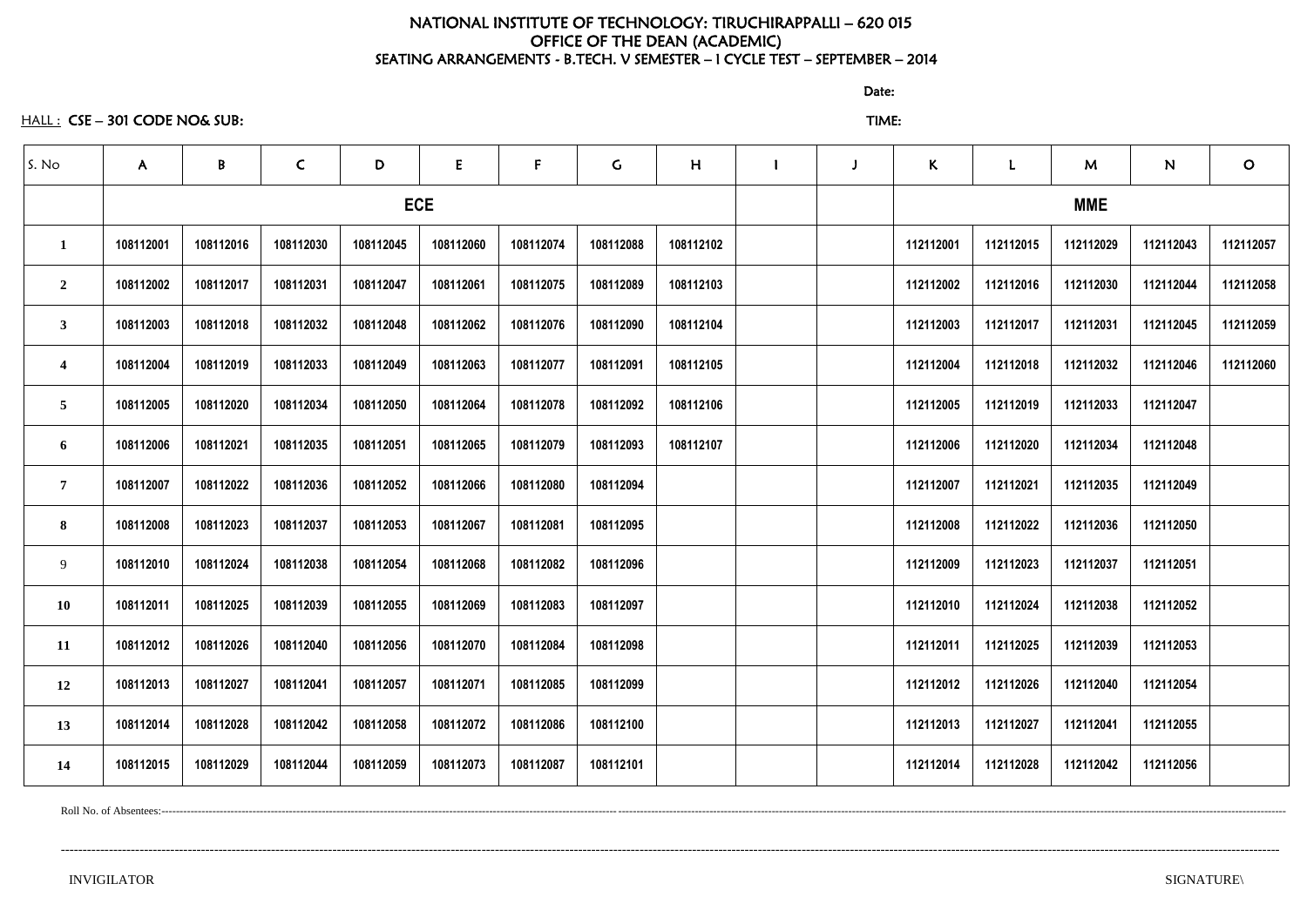### NATIONAL INSTITUTE OF TECHNOLOGY: TIRUCHIRAPPALLI – 620 015

### OFFICE OF THE DEAN (ACADEMIC) SEATING ARRANGEMENTS - B.TECH. V SEMESTER – I CYCLE TEST – SEPTEMBER – 2014

discussion of the contract of the contract of the Date:

TIME:

 $HALL:$   $CSE - 302$  CODE NO& SUB:

| S. No                                                                                                                                                                                                                                                                                                                                                                                                                                                                                                                                                                                                                                                                                                                                                                                                                                                                                                                                                                                                                                                                                                                                                                                                                                                                                                                            | $\mathsf{A}$ | $\mathsf{B}$ | $\mathsf{C}$ | D | E                                                                                 | F | $\mathsf{G}$ | H | J | $\mathsf{K}$ | L | M          | $\mathsf{N}$ | $\overline{O}$                                                                    | P | Q         | R. |
|----------------------------------------------------------------------------------------------------------------------------------------------------------------------------------------------------------------------------------------------------------------------------------------------------------------------------------------------------------------------------------------------------------------------------------------------------------------------------------------------------------------------------------------------------------------------------------------------------------------------------------------------------------------------------------------------------------------------------------------------------------------------------------------------------------------------------------------------------------------------------------------------------------------------------------------------------------------------------------------------------------------------------------------------------------------------------------------------------------------------------------------------------------------------------------------------------------------------------------------------------------------------------------------------------------------------------------|--------------|--------------|--------------|---|-----------------------------------------------------------------------------------|---|--------------|---|---|--------------|---|------------|--------------|-----------------------------------------------------------------------------------|---|-----------|----|
| <b>MECH</b><br>  111112001   111112016   111112032   111112047   111112063   111112079   111112094<br>$\mathbf{1}$<br>  111112002   111112018   111112033   111112048   111112064   111112080   111112095<br>$\overline{2}$<br>  111112003   111112019   111112034   111112049   111112065   111112081   111112096<br>3 <sup>1</sup><br>  111112004   111112020   111112035   111112050   111112066   111112082   111112097<br>4<br>5 <sup>5</sup><br>  111112005   111112021   111112036   111112051   111112067   111112083   111112098<br>  111112006   111112022   111112037   111112052   111112068   111112084   111112099<br>6<br>  111112007   111112023   111112038   111112053   111112069   111112085   111112100<br>$7\overline{ }$<br>8<br>  111112008   111112024   111112039   111112054   111112070   111112086   111112101<br>9<br>  111112009   111112025   111112040   111112055   111112071   111112087   111112102<br>  111112010   111112026   111112041   111112057   111112072   111112088   111112103<br><b>10</b><br>  111112011   111112027   111112042   111112058   111112074   111112089   111112104<br>11<br>111112012   111112028   111112043   111112059   111112075   111112090   111112105<br>12<br>  111112013   111112029   111112044   111112060   111112076   111112091   111112106<br>13 |              |              |              |   |                                                                                   |   |              |   |   |              |   | <b>CSE</b> |              |                                                                                   |   |           |    |
|                                                                                                                                                                                                                                                                                                                                                                                                                                                                                                                                                                                                                                                                                                                                                                                                                                                                                                                                                                                                                                                                                                                                                                                                                                                                                                                                  |              |              |              |   |                                                                                   |   |              |   |   |              |   |            |              | 106112001   106112016   106112031   106112046   106112062   106112077   106112092 |   | 106112107 |    |
|                                                                                                                                                                                                                                                                                                                                                                                                                                                                                                                                                                                                                                                                                                                                                                                                                                                                                                                                                                                                                                                                                                                                                                                                                                                                                                                                  |              |              |              |   |                                                                                   |   |              |   |   |              |   |            |              | 106112002   106112017   106112032   106112047   106112063   106112078   106112093 |   |           |    |
|                                                                                                                                                                                                                                                                                                                                                                                                                                                                                                                                                                                                                                                                                                                                                                                                                                                                                                                                                                                                                                                                                                                                                                                                                                                                                                                                  |              |              |              |   |                                                                                   |   |              |   |   |              |   |            |              | 106112003   106112018   106112033   106112048   106112064   106112079   106112094 |   |           |    |
|                                                                                                                                                                                                                                                                                                                                                                                                                                                                                                                                                                                                                                                                                                                                                                                                                                                                                                                                                                                                                                                                                                                                                                                                                                                                                                                                  |              |              |              |   |                                                                                   |   |              |   |   |              |   |            |              | 106112004   106112019   106112034   106112049   106112065   106112080   106112095 |   |           |    |
|                                                                                                                                                                                                                                                                                                                                                                                                                                                                                                                                                                                                                                                                                                                                                                                                                                                                                                                                                                                                                                                                                                                                                                                                                                                                                                                                  |              |              |              |   |                                                                                   |   |              |   |   |              |   |            |              | 106112005   106112020   106112035   106112050   106112066   106112081   106112096 |   |           |    |
|                                                                                                                                                                                                                                                                                                                                                                                                                                                                                                                                                                                                                                                                                                                                                                                                                                                                                                                                                                                                                                                                                                                                                                                                                                                                                                                                  |              |              |              |   |                                                                                   |   |              |   |   |              |   |            |              | 106112006   106112021   106112036   106112051   106112067   106112082   106112097 |   |           |    |
|                                                                                                                                                                                                                                                                                                                                                                                                                                                                                                                                                                                                                                                                                                                                                                                                                                                                                                                                                                                                                                                                                                                                                                                                                                                                                                                                  |              |              |              |   |                                                                                   |   |              |   |   |              |   |            |              | 106112007   106112022   106112037   106112052   106112068   106112083   106112098 |   |           |    |
|                                                                                                                                                                                                                                                                                                                                                                                                                                                                                                                                                                                                                                                                                                                                                                                                                                                                                                                                                                                                                                                                                                                                                                                                                                                                                                                                  |              |              |              |   |                                                                                   |   |              |   |   |              |   |            |              | 106112008   106112023   106112038   106112053   106112069   106112084   106112099 |   |           |    |
|                                                                                                                                                                                                                                                                                                                                                                                                                                                                                                                                                                                                                                                                                                                                                                                                                                                                                                                                                                                                                                                                                                                                                                                                                                                                                                                                  |              |              |              |   |                                                                                   |   |              |   |   |              |   |            |              | 106112009   106112024   106112039   106112054   106112070   106112085   106112100 |   |           |    |
|                                                                                                                                                                                                                                                                                                                                                                                                                                                                                                                                                                                                                                                                                                                                                                                                                                                                                                                                                                                                                                                                                                                                                                                                                                                                                                                                  |              |              |              |   |                                                                                   |   |              |   |   |              |   |            |              | 106112010   106112025   106112040   106112055   106112071   106112086   106112101 |   |           |    |
|                                                                                                                                                                                                                                                                                                                                                                                                                                                                                                                                                                                                                                                                                                                                                                                                                                                                                                                                                                                                                                                                                                                                                                                                                                                                                                                                  |              |              |              |   |                                                                                   |   |              |   |   |              |   |            |              | 106112011   106112026   106112041   106112056   106112072   106112087   106112102 |   |           |    |
|                                                                                                                                                                                                                                                                                                                                                                                                                                                                                                                                                                                                                                                                                                                                                                                                                                                                                                                                                                                                                                                                                                                                                                                                                                                                                                                                  |              |              |              |   |                                                                                   |   |              |   |   |              |   |            |              | 106112012   106112027   106112042   106112057   106112073   106112088   106112103 |   |           |    |
|                                                                                                                                                                                                                                                                                                                                                                                                                                                                                                                                                                                                                                                                                                                                                                                                                                                                                                                                                                                                                                                                                                                                                                                                                                                                                                                                  |              |              |              |   |                                                                                   |   |              |   |   |              |   |            |              | 106112013   106112028   106112043   106112059   106112074   106112089   106112104 |   |           |    |
| 14                                                                                                                                                                                                                                                                                                                                                                                                                                                                                                                                                                                                                                                                                                                                                                                                                                                                                                                                                                                                                                                                                                                                                                                                                                                                                                                               |              |              |              |   | 111112014   111112030   111112045   111112061   111112077   111112092   111112107 |   |              |   |   |              |   |            |              | 106112014   106112029   106112044   106112060   106112075   106112090   106112105 |   |           |    |
| 15                                                                                                                                                                                                                                                                                                                                                                                                                                                                                                                                                                                                                                                                                                                                                                                                                                                                                                                                                                                                                                                                                                                                                                                                                                                                                                                               |              |              |              |   | 111112015   111112031   111112046   111112062   111112078   111112093   111112108 |   |              |   |   |              |   |            |              | 106112015   106112030   106112045   106112061   106112076   106112091   106112106 |   |           |    |

Roll No. of Absentees:-------------------

---------------------------------------------------------------------------------------------------------------------------------------------------------------------------------------------------------------------------------------------------------------------------------

# 062 | 106112077 | 106112092 | 106112107 063 | 106112078 | 106112093 064 | 106112079 | 106112094 065 | 106112080 | 106112095 066 | 106112081 | 106112096 067 | 106112082 | 106112097 068 | 106112083 | 106112098 069 | 106112084 | 106112099 070 | 106112085 | 106112100 071 | 106112086 | 106112101 072 | 106112087 | 106112102 073 | 106112088 | 106112103 074 | 106112089 | 106112104 075 | 106112090 | 106112105 076 | 106112091 | 106112106